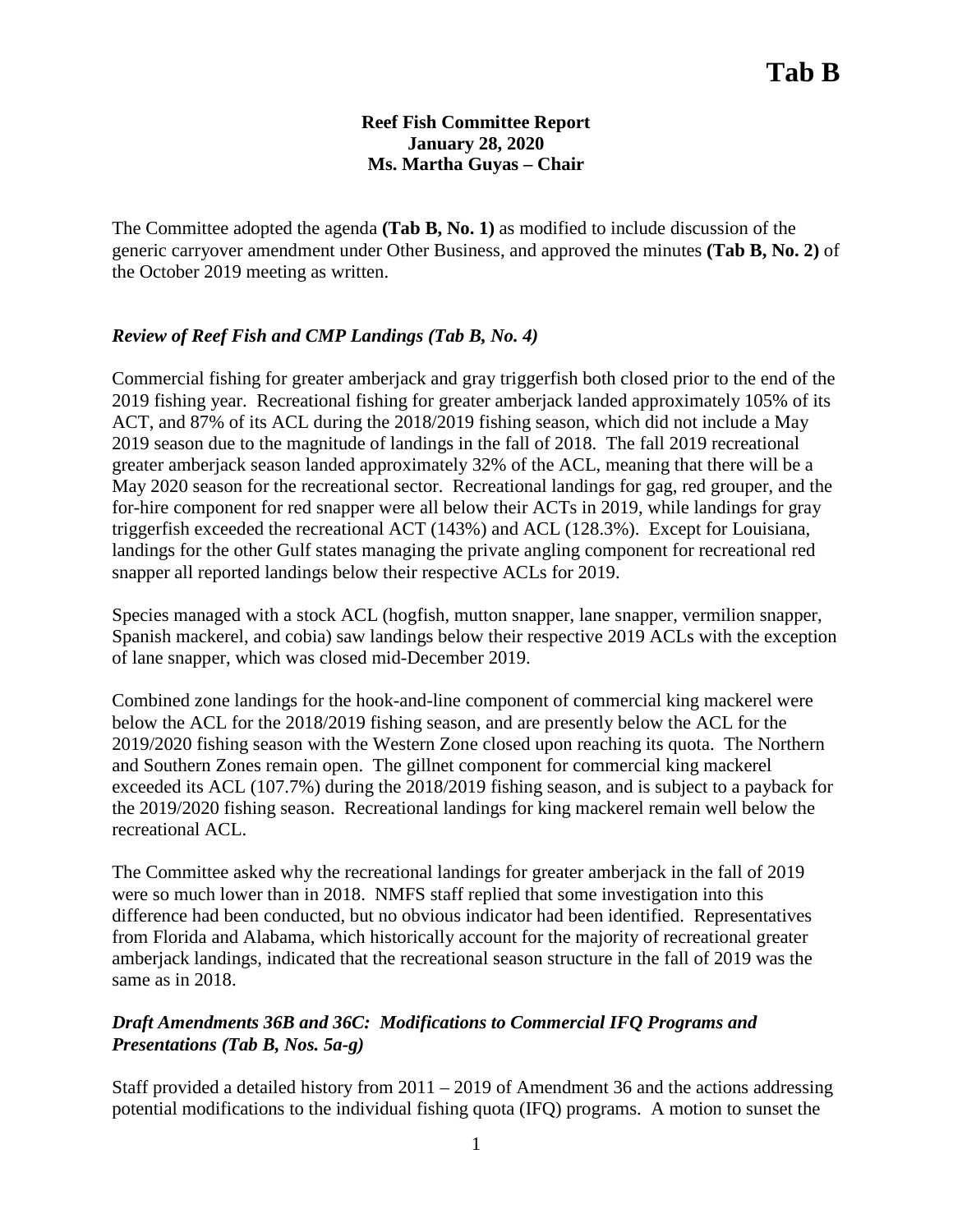IFQ programs in 2028 failed. Staff reviewed the alternatives in the first action in Amendment 36B, which would require some or all shareholders to have a commercial reef fish permit. The Committee discussed the potential impacts of a permit requirement. A Committee member noted that the Reef Fish Advisory Panel (AP) recommended adding an alternative that would require shareholder accounts established after the date of the AP meeting to have a commercial reef fish permit. This date would allow more shareholder accounts to be grandfathered in than Alternative 3 (January 1, 2015), but less than under Alternative 4, which would grandfather in all accounts established before the implementation date of this amendment (Alternative 4).

The Committee recommends and I so move, **in Action 1, to add an Alternative 5:** 

**Alternative 5: In order to obtain (transfer into a shareholder account), or maintain shares (hold existing shares in a shareholder account), shareholder accounts established after October 2nd, 2019 (Reef Fish AP meeting date) must be associated with a valid or renewable commercial reef fish permit. A shareholder account is considered to be associated with a permit if the permit has the exact same entities listed on both the shareholder account and permit.**

**Motion carried 13 to 2.** 

Following a failed motion to make Alternative 3 the preferred alternative, the Committee then passed the following motion.

The Committee recommends and I so move, **in Action 1, to make Alternative 2 the preferred.**

**Alternative 2: In order to obtain (transfer into a shareholder account) or maintain shares (hold existing shares in a shareholder account), all shareholder accounts must be associated with a valid or renewable commercial reef fish permit. A shareholder account is considered to be associated with a permit if the permit has the exact same entities listed on both the shareholder account and permit.**

## **Motion carried 8 to 5.**

Staff reviewed the alternatives in the next action that addresses share divestment in the event that shareholders are unable to meet the permit requirement in Action 1. Committee members discussed the proposed time frames for allowing shareholders to comply with the new requirement or sell their shares and passed the following motions.

The Committee recommends and I so move, **in Action 2, to add a new Option 2c to Alternative 2 and Option 3c to Alternative 3.** 

**Alternative 2: A shareholder account with shares that is not associated with a commercial reef fish permit must divest of shares as needed to meet the requirements set in Action 1 or the shares will be reclaimed by NMFS:**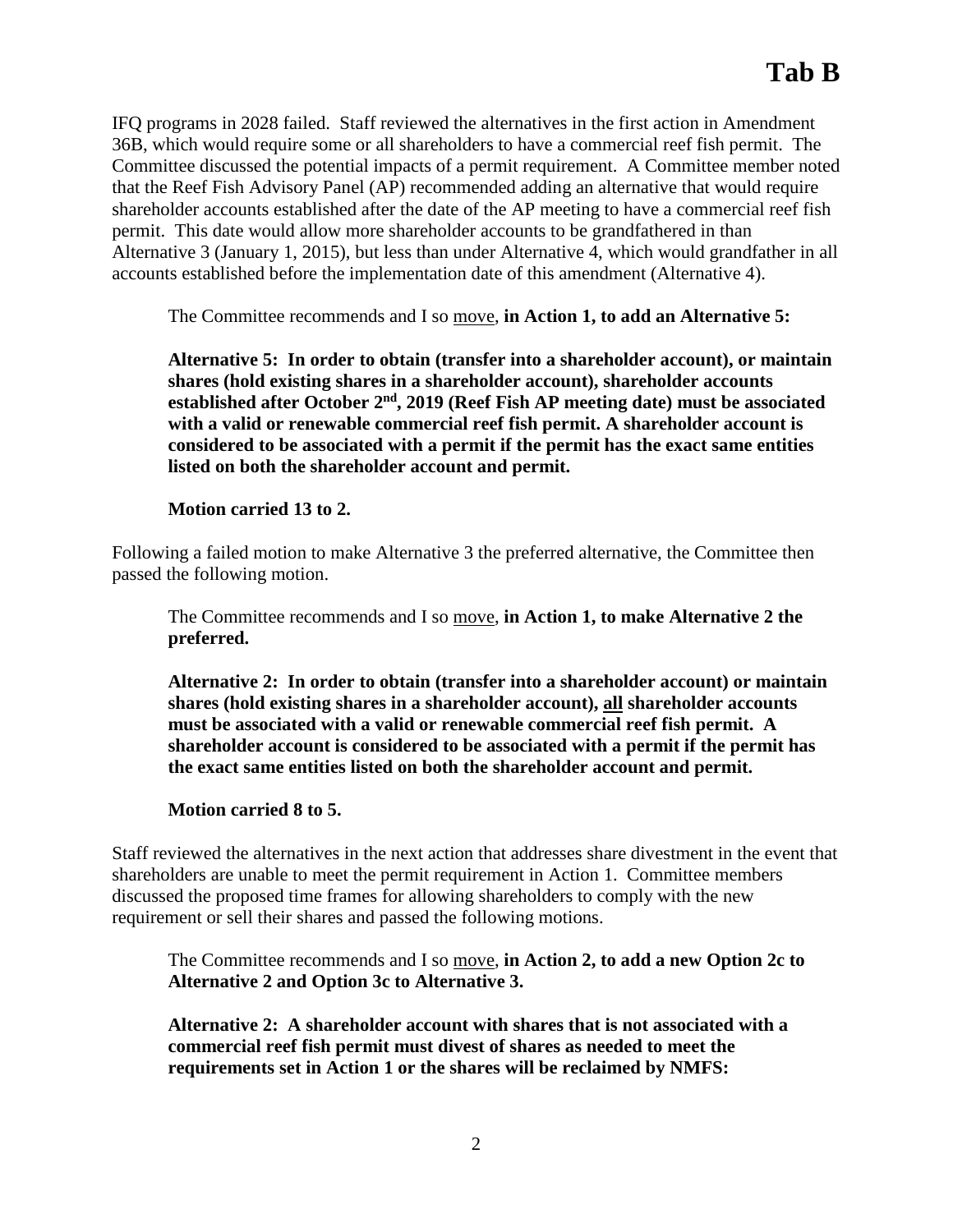**Option 2c: Within 5 years following the effective date of the final rule implementing this amendment.**

**Alternative 3: After implementation of this amendment, if a shareholder account no longer has an associated valid or renewable reef fish permit (i.e., the permit is transferred or is not renewed within one year of the expiration date and is terminated), the shareholders must divest of the account's shares as needed to meet the requirements set in Action 1 or the shares will be reclaimed by NMFS:**

**Option 3c: Within 5 years following the transfer or termination of the permit.**

**Motion carried with no opposition.** 

The Committee recommends and I so move, **in Action 2, to make Alternative 2, Option 2c the preferred.**

**Alternative 2: A shareholder account with shares that is not associated with a commercial reef fish permit must divest of shares as needed to meet the requirements set in Action 1 or the shares will be reclaimed by NMFS:**

**Option 2c: Within 5 years following the effective date of the final rule implementing this amendment.**

**Motion carried with no opposition.**

The Committee recommends and I so move, **in Action 2, to make Alternative 3, Option 3a the preferred.**

**Alternative 3: After implementation of this amendment, if a shareholder account no longer has an associated valid or renewable reef fish permit (i.e., the permit is transferred or is not renewed within one year of the expiration date and is terminated), the shareholders must divest of the account's shares as needed to meet the requirements set in Action 1 or the shares will be reclaimed by NMFS:**

**Option 3a: Within 1 year following the transfer or termination of the permit. Motion carried with no opposition.**

Mr. McCarthy from the Southeast Fisheries Science Center gave a presentation on red snapper and red grouper discards, which was requested by the Council for consideration of the amount of quota that would be needed in a quota bank to address discards. The Committee then discussed eligibility criteria for the future recipients of quota from the quota bank. Staff will rely on Committee discussions to draft a range of alternatives for the respective actions. Committee members discussed the administrative structure of a third-party quota bank.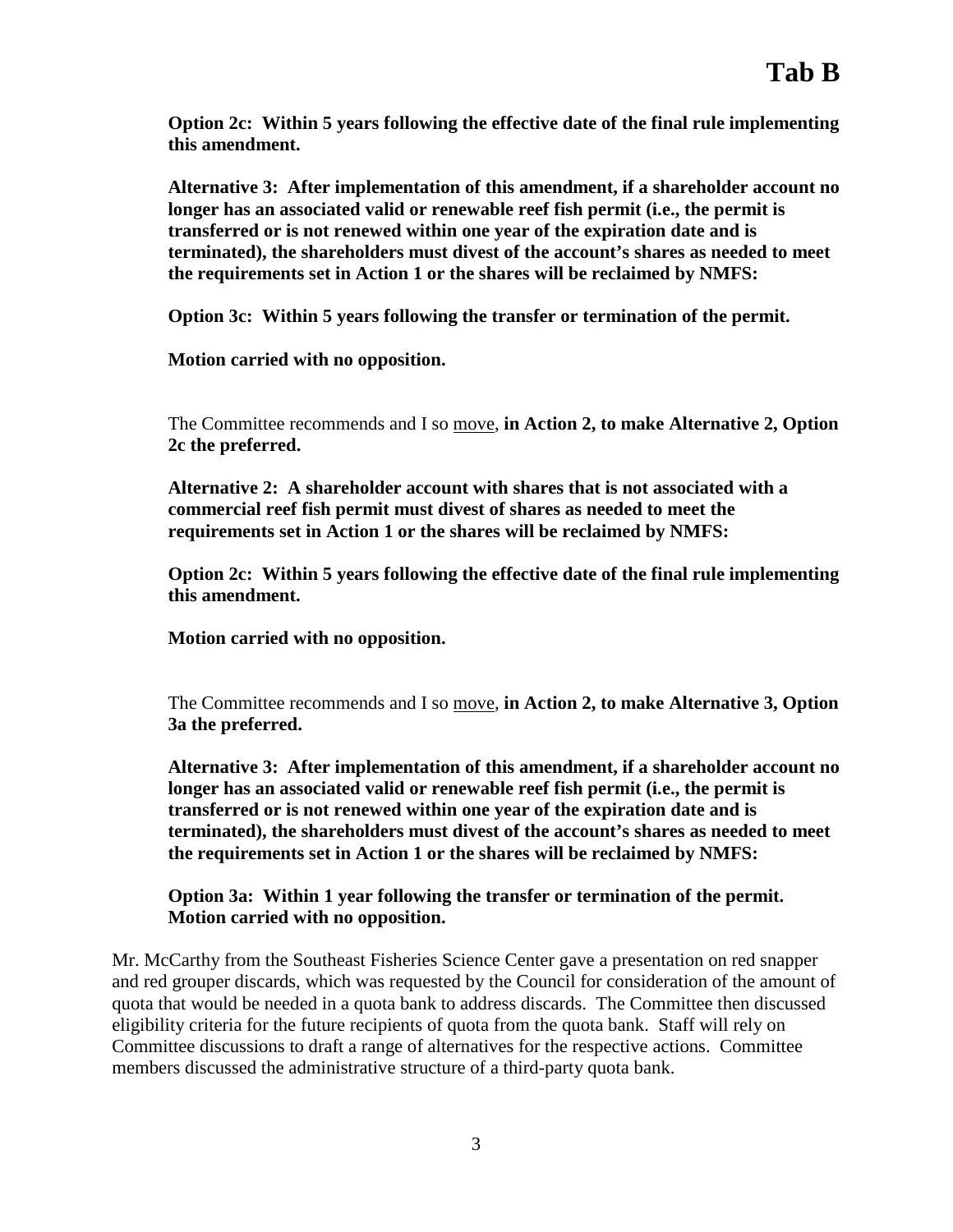## *Draft Framework Action to Modify Greater Amberjack Recreational Management Measures (Tab B, No. 6a-b)*

Staff gave a progress update for recreational management measures for greater amberjack. Staff reported that an operational assessment for greater amberjack should be completed in early 2021. Staff also reiterated an earlier report from the Southeast Regional Office (SERO) that the recreational season will reopen for the May 2020 season. Staff presented a summary outlining the trade-offs and considerations for all the currently proposed Gulf-wide and zone management measures.

Staff then demonstrated the newly developed web-based decision support tool that allows for visualization of the various proposed zone management options. The tool allows for rapid calculation of harvest totals for split-season quotas and zone options for a variety of season length combinations and compares those totals to user determined annual catch targets. Currently, the tool reports data in MRIP-CHTS survey units and does not incorporate the consideration for modifying bag or possession limits.

Committee members asked about the ability to specify multiple seasons within each zone. Staff replied that it is possible to add additional slider options under the portion of the tool specifying fishing seasons. The Committee revisited past concerns about the availability of recreational landings and effort data, especially for the western Gulf. The Committee also inquired how the time lags with the recreational landings data could affect zone management. NOAA General Counsel cautioned Committee members when interpreting results from the decision tool since uncertainty is known to be present in the recreational landings forecast for greater amberjack. Some Committee members suggested not making changes to recreational greater amberjack management in light of the quota available for a spring 2020 season, and an operational stock assessment scheduled for completion in early 2021. Committee members also asked about the ability of the tool to further partition the Gulf, perhaps into zones by state. Staff replied that although the recreational landings and effort data are collected by state, a further division of recreational data would considerably expand the uncertainty of forecasts.

## *SSC Report: Lane Snapper FES-Adjusted Catch Recommendations (Tab B, Nos. 7 and 7a)*

Mr. Doug Gregory represented the Council's Scientific and Statistical Committee (SSC), and reviewed the Fishing Effort Survey-adjusted Marine Recreational Information Program (MRIP-FES) survey data used to update catch recommendations for Gulf lane snapper. Ultimately, the SSC found that the methods applied to determine catch recommendations were sound and constituted the best scientific information available. The SSC will revisit this issue again at its March 2020 meeting, when it will review the data excluding dead discards, which are not typically included in projections resulting from stock assessments. Quota monitoring tracks landed catch only, and does not track dead discards.

SERO staff provided the updated lane snapper landings data to the Council that will be reviewed by the SSC at its March 2020 meeting, excluding dead discards. The overfishing limit and acceptable biological catch advice resulting from these data are marginally lower as compared to the information presented to the SSC at its January 2020 meeting. The Committee asked about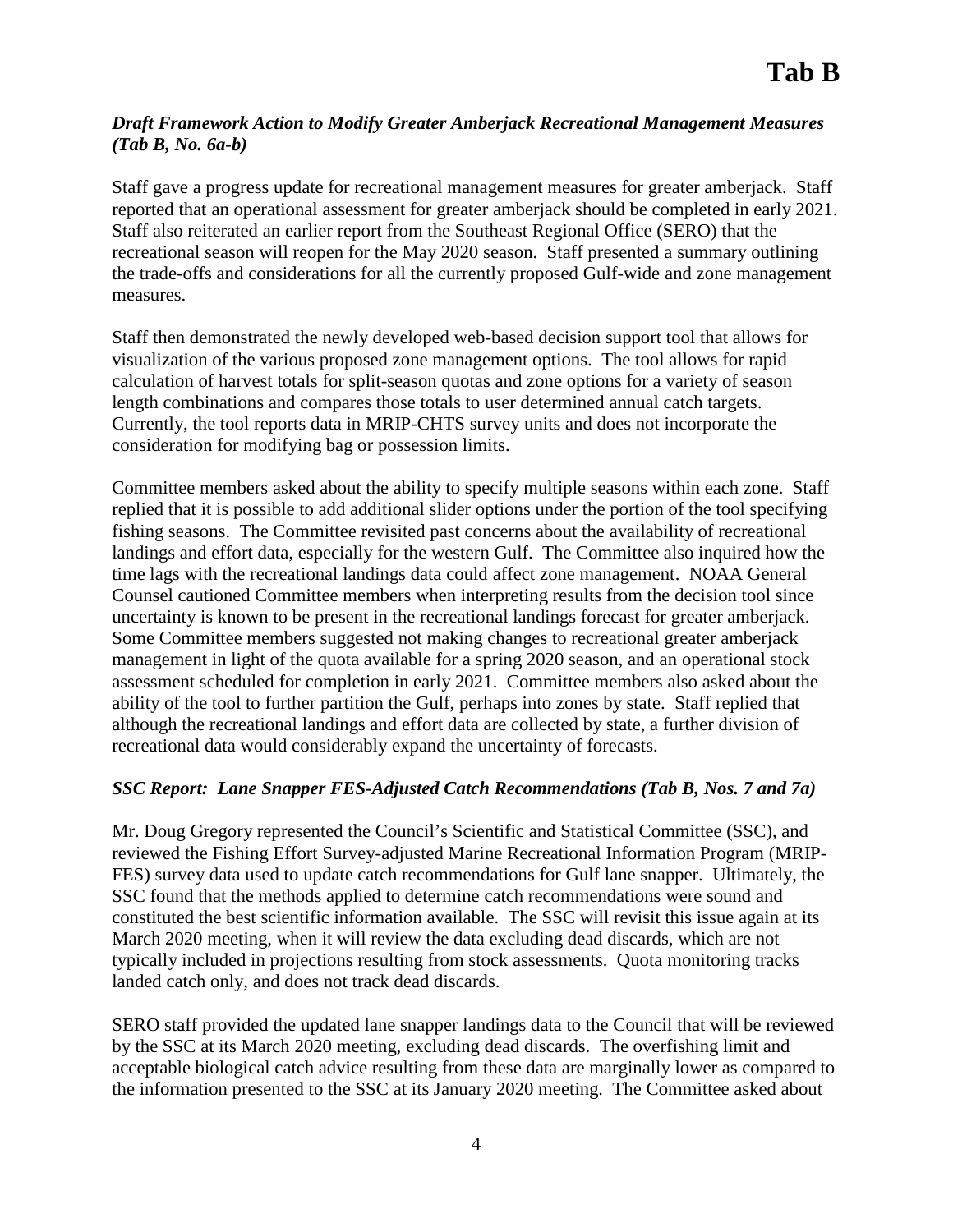the use of the previous reference period for the headboat index (1998 – 2008) in the iTarget model for lane snapper, and whether that reference period would be revisited. Mr. Gregory replied that the prescribed reference period would likely not be revisited, since it had been identified as a stable period in the fishery during SEDAR 49.

The Committee recommends, and I so move, **to direct staff to prepare a Framework Action to adjust lane snapper catch levels and present it at the April Council 2020 meeting.** 

### **Motion carried with no opposition**.

Committee members asked briefly about the timing of other SEDAR assessment activities, including gray triggerfish and red snapper. Staff clarified that the SEDAR 62 assessment of gray triggerfish was scheduled to be delivered to the Council at the end of February 2020, with an SSC review scheduled for March 2020. Red snapper is currently scheduled as a research track assessment for 2021 and 2022, followed by an operational assessment to provide management advice to the Council. The next SEDAR Steering Committee meeting will be in Charleston, South Carolina from May 20 – 21, 2020.

# *Draft Options Paper for Amendment 53: Red Grouper Allocations and Catch Levels (Tab B, Nos. 8, 7, and 7a)*

Mr. Gregory reviewed the SSC's decisions about the effects of using MRIP-FES data to determine catch advice, based on the Council's proposed alternatives in Reef Fish Amendment 53. The SSC noted the deleterious effects of the red tide events over time, and especially the recent 2018 event, on red grouper spawning stock biomass. Further, the red grouper interim analysis reviewed by the SSC at its January 2020 meeting appeared to support their decision to consider the 2018 red tide event to be commensurate in intensity and mortality to the 2005 event. Ultimately, the SSC passed a motion approving the methodology for determining catch advice based on the time series selected by the Council to determine sector allocations using the MRIP-FES data. Mr. Gregory added that although the sector allocations resulting from the time series options currently proposed by the Council had similar allocation fractions for the commercial and recreational sectors, this result should not be expected for all stocks expected to go through this exercise in the future.

Staff reviewed the draft Purpose and Need and the draft alternatives. The Committee proposed including more recent time series in Action 1. A question was raised as to why 2009 was used as the initial year for the proposed Alternative 5, and the motion was withdrawn after explanation that the commercial IFQ program began in 2010.

The Committee inquired about when the SSC would review and potentially approve the MRIP-FES data as the best scientific information available for red grouper. Dr. Simmons noted that the SSC is scheduled to hold an educational workshop on April 14 – 15 on MRIP-FES data. The Committee noted that there would be state data as well for allocation considerations with red snapper. Dr. Crabtree stated that there would be a conversion method developed in order for that state data to be comparable.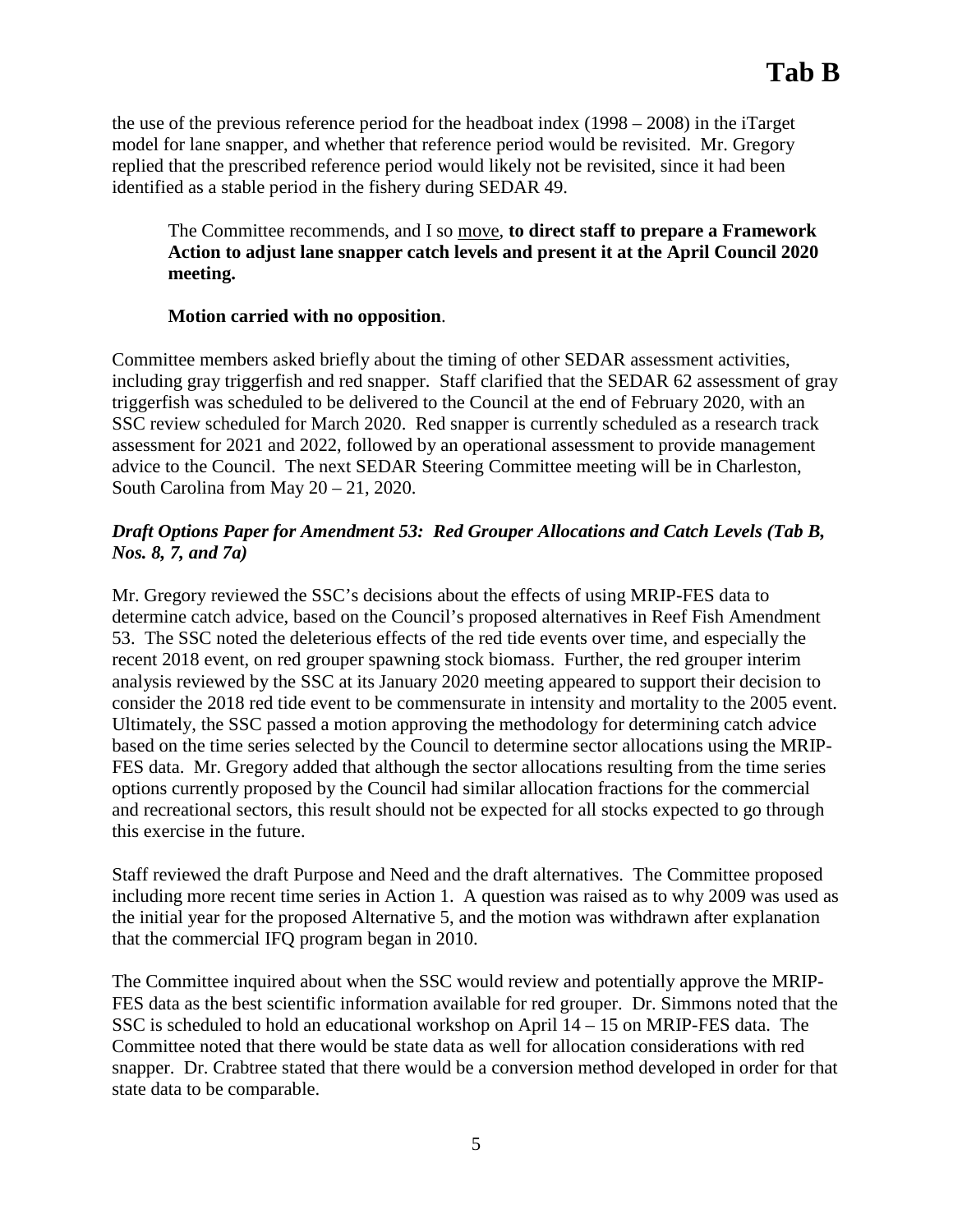The Committee asked about the current buffer and how much of the buffer is being used through the multi-use provision. Staff responded that this could be examined following the Council meeting. The Committee noted that with Alternative 3, the commercial buffer is 0% and does not account for multi-use provisions in the commercial gag grouper IFQ program.

The Committee recommends, and I so move, **in Action 2, to add an Alternative 4: Revise the OFL and ABC as recommended by the SSC and consistent with the allocation selected in Action 1. The total ACL equals the ABC. Apply the ACL/ACT Control Rule to revise the buffer between the ACL and ACT for the recreational sector. The commercial buffer is 5%, and the recreational buffer is 9%.**

**Motion carried with no opposition.**

#### *Draft Amendment 52: Red Snapper Sector Allocations (Tab B, No. 9)*

Staff noted that during the August 2019 Council meeting, the Council requested Amendment 52 be brought back at the January 2020 Council meeting. The Committee noted that further development of the amendment cannot occur until the stock assessment is completed. The Committee asked when the red snapper stock assessment would be completed. Staff noted that under the current SEDAR schedule, the red snapper stock assessment would be completed by 2023. The Committee inquired what information from the red snapper stock assessment would be used for Amendment 52; Dr. Porch noted that OFL and ABC advice would come from the next stock assessment for red snapper. The Committee also asked when results from the Great Snapper Count would be completed; results from the Great Snapper Count would be completed in spring of 2020. The Committee noted that the GAO Allocation Report is also not ready.

The Committee recommends, and I so move, **to delay consideration of Amendment 52 until the red snapper stock assessment is complete.**

**Motion carried with no opposition.**

### *State Management Performance Reports for the 2019 Private Angler Red Snapper Fishing Season (Tab B, Nos. 10a-e)*

The five Gulf states provided a report on their respective management of the 2019 private recreational red snapper fishing season under each state's exempted fishing permit.

#### *SSC January 2020 Meeting Summary Report (Tab B, Nos. 7 and 7a)*

Mr. Gregory summarized a presentation to the SSC by Dr. Christopher Liese, an economist with the SEFSC, which detailed reporting methods designed to gather and better organize economic data on Gulf of Mexico Reef Fish, South Atlantic Snapper-Grouper, and Gulf and South Atlantic Coastal Migratory Pelagics FMP-managed species. The members of the Socioeconomic SSC were impressed with the detail provided in the reports, and encouraged their continued development.